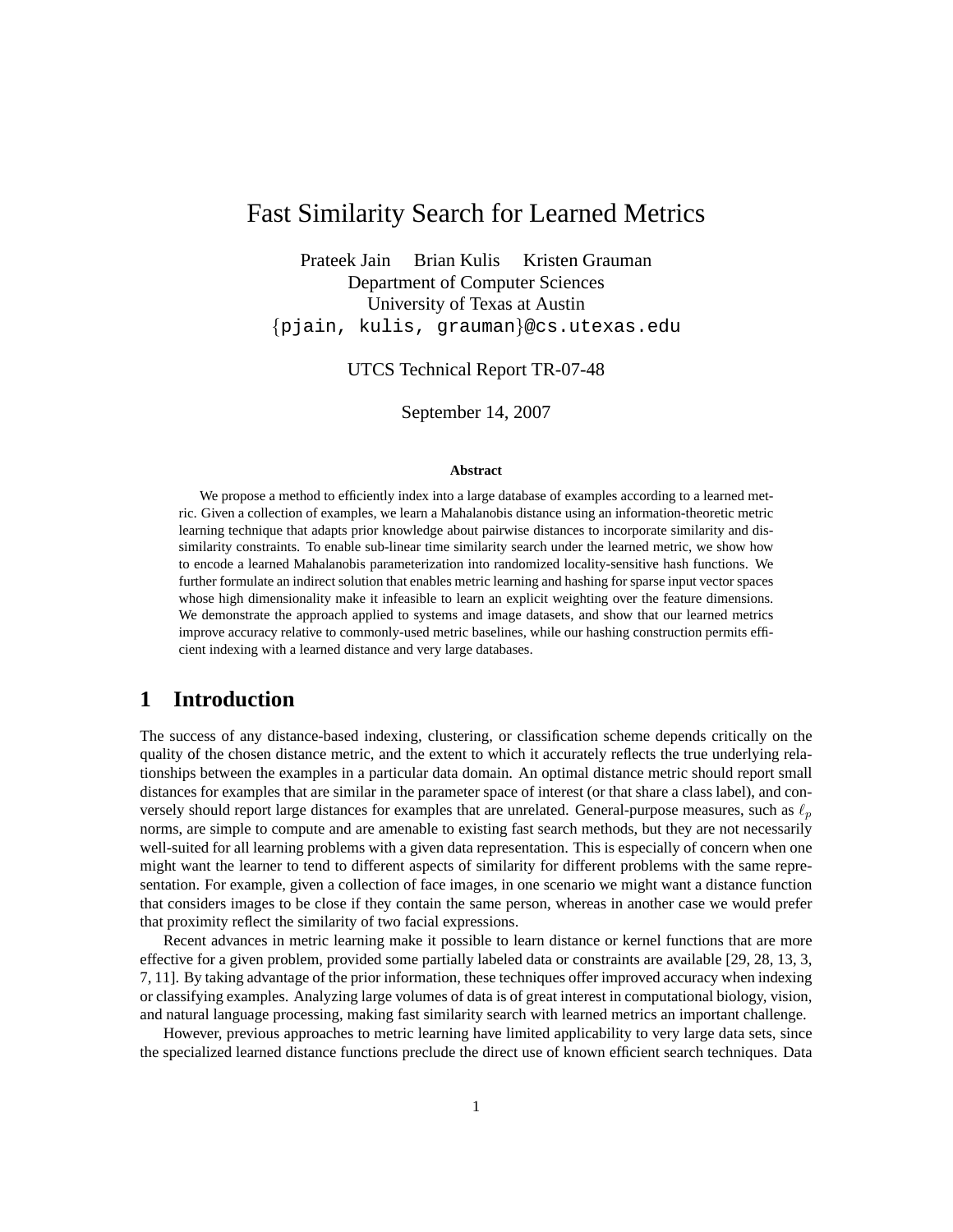structures for efficient exact search are known to be ineffective for high-dimensional spaces and can (depending on the data distribution) degenerate to brute force search [10, 27]; approximate search methods can guarantee sub-linear time performance but are defined for general-purpose metrics, such as the Hamming distance [18],  $\ell_p$  norms [6], or an inner product [4]. As such, in order to find the most similar examples for a given input, metric learning approaches are currently (in the worst case) forced to exhaustively scan all previously seen examples to evaluate their similarity to the input under the learned metric; likewise, in order to cluster a collection of data, all pairwise distances are required. This is a limiting factor that thus far prevents the use of metric learning with very large data sets.

In this work we introduce a method for fast approximate similarity search with learned metrics. We show how to construct randomized hash functions that integrate knowledge attained from partially labeled data or paired constraints, so that examples may be efficiently indexed or grouped according to the learned metric without resorting to a naive exhaustive scan of all items. We present a straightforward solution for the case of relatively low-dimensional input vector spaces, and further derive a solution to accommodate very highdimensional but sparse data for which explicit input space computations for both metric learning and hashing are infeasible. The former contribution makes fast indexing accessible for numerous existing metric learning methods [29, 28, 13, 3, 7], while the latter is of particular interest for commonly used representations in text processing and vision. We demonstrate our approach by learning metrics and hash functions for systems and image datasets, and analyze its performance with classification tasks.

### **2 Related Work**

Recent work has yielded various approaches to the metric learning problem, including several techniques to learn a combination of existing kernels given partially labeled data [19, 5], as well as a number of formulations for learning the parameterization of a Mahalanobis metric given some number of class labels or paired constraints [29, 28, 23, 13, 3, 7]. Embedding functions can be useful both to capture (as closely as possible) a desired set of provided distances between points, as well as to provide an efficient approximation for a known but computationally expensive distance function of interest [22, 1, 16]. However, in contrast to learned metrics, such geometric embeddings are meant to mirror a fixed distance function and do not adapt to reflect supervised constraints.

Xing et al. learn a Mahalanobis metric for  $k$ -means clustering by using semidefinite programming to minimize the sum of squared distances between similarly labeled examples, while requiring a certain lower bound on the distances between examples with different labels [29]. In related techniques, Globerson and Roweis [13] constrain within-class distances to be zero and maximize between-class distances [13], while Weinberger et al. formulate the problem in a large-margin  $k$ -nearest-neighbors setting [28]. In addition to using labeled data, research has shown how metric learning can proceed with weaker supervisory information, such as equivalence constraints [3], or relative constraints [23, 11]. For example, equivalence constraints are exploited in the Relevant Component Analysis method of Bar-Hillel et al. [3]; the Support Vector Machinebased approach of Schultz and Joachims [23] incorporates relative constraints over triples of examples, and is extended by Frome et al. to learn example-specific local distance functions [11]. Davis et al. develop an information-theoretic approach that accommodates any linear constraints on pairs of examples, and provide an efficient optimization solution that forgoes expensive eigenvalue decomposition [7].

Multi-dimensional scaling [8], Locally-Linear Embeddings [22], and IsoMap [26] provide ways to capture known distances in a low-dimensional space, and provably low-distortion geometric embeddings have also been explored (e.g., [2]). The BoostMap approach of Athitsos et al. learns efficient Euclidean-space embeddings that preserve proximity as dictated by useful expensive distance measures [1].

In order to efficiently index multi-dimensional data, data structures based on spatial partitioning and recursive hyperplane decomposition have been developed, including  $k - d$ -trees [10] and metric trees [27]. Some such data structures support the use of arbitrary metrics. However, while their expected query time performance may be logarithmic in the database size, selecting useful partitions can be expensive and requires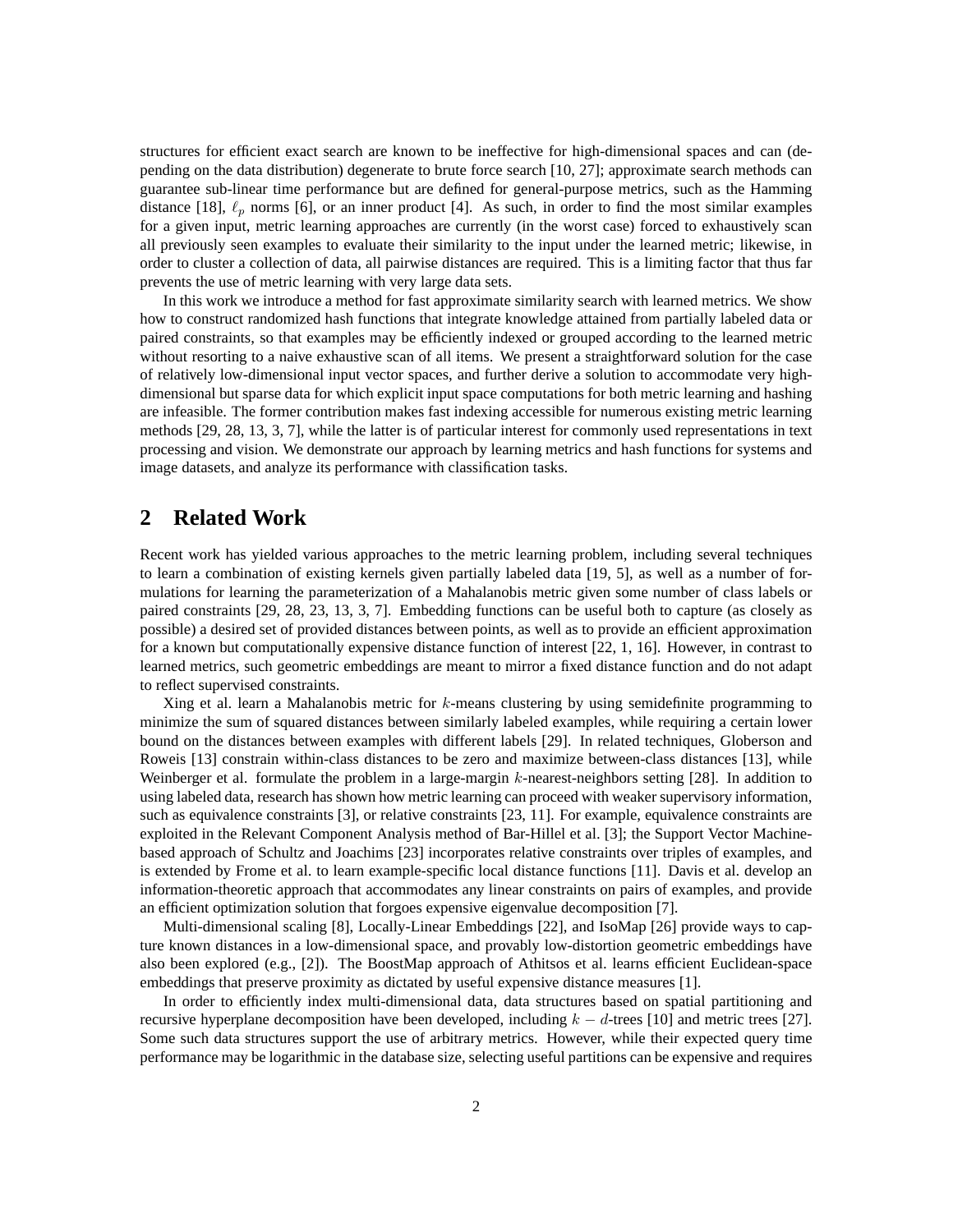good heuristics; worse, particular data distributions can result in a brute force search, and in high-dimensional spaces all exact search methods are known to provide little improvement over a naive linear scan [18].

As such, researchers have considered the problem of *approximate* similarity search, where a user is afforded explicit tradeoffs between the guaranteed accuracy versus speed of a search. Several randomized approximate search algorithms have been developed that allow even high-dimensional data to be searched in time sub-linear in the size of the database [18, 4, 6]. Indyk and Motwani [18] and Charikar [4] propose locality-sensitive hashing (LSH) techniques to index examples in Hamming space in sub-linear time, and Datar et al. extend LSH for  $\ell_p$  norms in [6]. Data-dependent variants of LSH have also been suggested. Georgescu et al. select space partitions in a data-driven manner, in an effort to use more meaningful hash functions for a given data distribution [12],

In contrast to previous work, we address the problem of sub-linear time approximate similarity search for a learned metric. While randomized algorithms like LSH have been employed heavily to mitigate the time complexity of identifying similar examples [24], their use has been restricted to generic measures for which the appropriate hash functions are already defined, i.e., direct application to learned metrics was not possible. We instead devise a method that allows knowledge attained from partially labeled data or paired constraints to be incorporated into the hash functions, without any additional loss in accuracy relative to the learned metric beyond the quantified loss induced by the approximate search technique.

The goals of Shakhnarovich et al. [25] are most similar to ours, since they also address both the need to compare examples according to their "hidden" parameters as well as the need to search for similar examples in large databases very quickly. However, while they have shown the advantage of applying hash functions to feature dimensions that most reveal parameter-space similarity, any examples indexed must be sorted according to the input space (non-learned) distance. Our approach offers a seamless integration of a learned metric, in that examples are both hashed and sorted according to learned constraints. In addition, the proposed method stands to benefit several existing methods for metric learning.

## **3 Approach**

The main idea of our approach is to learn a parameterization of a Mahalanobis metric based on whatever labels or paired constraints are provided for some training examples, and then to encode the learned information into randomized hash functions. These functions will guarantee that the more similar inputs are under the learned metric, the more likely they are to collide in a hash table. After constructing hash tables containing all of the initial training (database) examples, examples similar to a new instance are found in sub-linear time in the size of the database by evaluating the learned metric between the new example and any examples with which it shares a hash bucket. In the following we will first give a brief background of the metric learning approach we employ, and then we describe how to incorporate that metric into the hash functions, either for low-dimensional (Section 3.2.1) or sparse high-dimensional data (Section 3.2.2).

### **3.1 Information-Theoretic Metric Learning**

As in [29, 28, 13, 7, 23, 3], we are given *n* points  $\{x_1, \ldots, x_n\}$ , with all  $x_i \in \mathbb{R}^d$ , and wish to compute a positive-definite (p.d.)  $d \times d$  matrix A to parameterize the squared Mahalanobis distance:

$$
d_A(\boldsymbol{x}_i, \boldsymbol{x}_j) = (\boldsymbol{x}_i - \boldsymbol{x}_j)^T A (\boldsymbol{x}_i - \boldsymbol{x}_j),
$$
\n(1)

for all  $i, j = 1, \ldots, n$ . Note that a generalized inner product (kernel) measures the pairwise similarity associated with that distance:  $s_A(x_i, x_j) = x_i^T A x_j$ . The Mahalanobis distance is often used with A as the inverse of the sample covariance when data is assumed to be Gaussian, or with  $A$  as the identity matrix if the squared Euclidean distance is suitable. Given a set of inter-point distance constraints, however, we can directly learn a matrix A to yield a measure that is more accurate for a given classification or clustering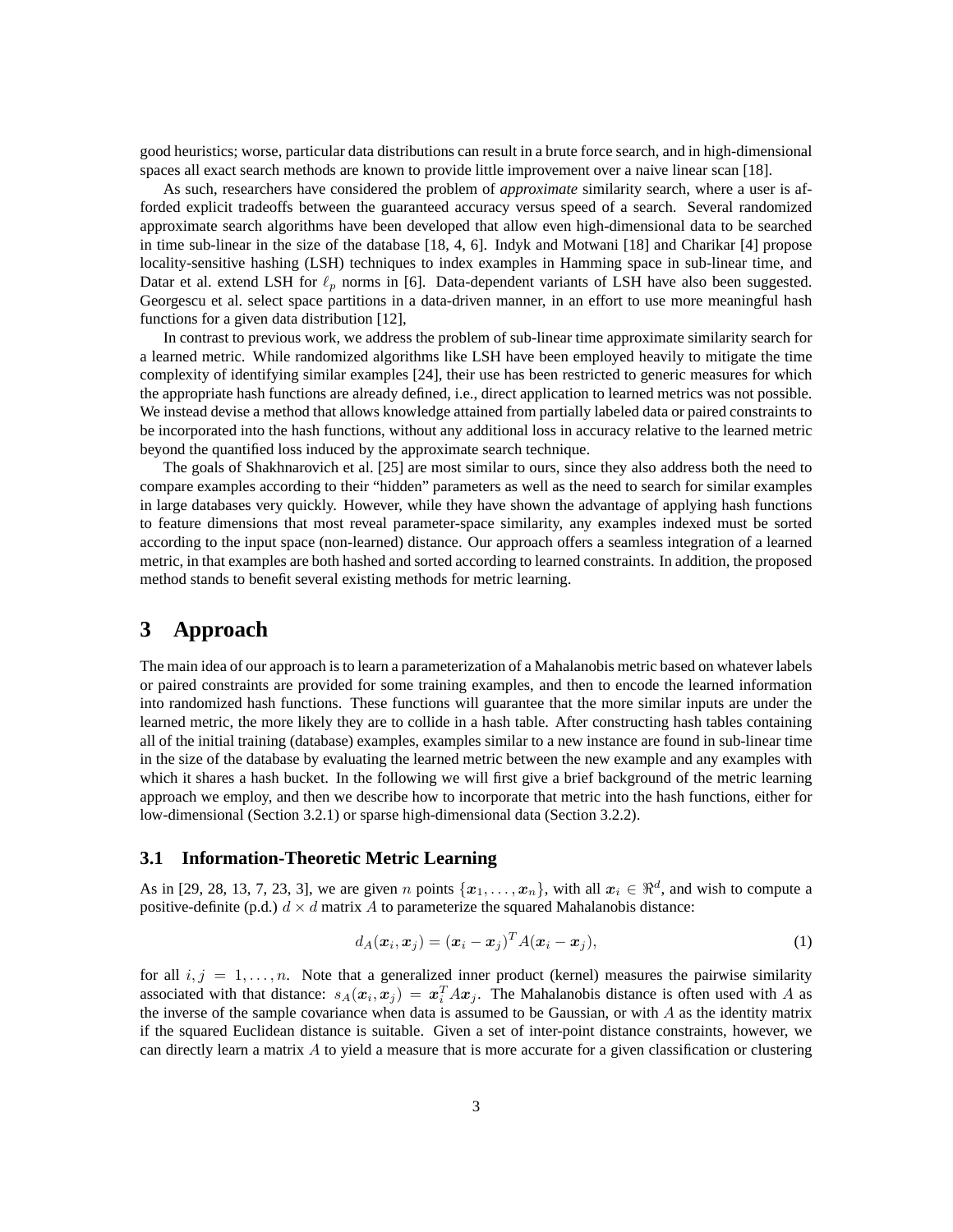problem. We adopt the information-theoretic metric learning method of Davis et al. [7], since it is efficient, flexible in terms of the constraint specification, and fares well empirically for classification and clustering tasks.

Given an initial  $d \times d$  p.d. matrix  $A_0$  specifying prior knowledge about inter-point distances, the learning task is posed as an optimization problem that minimizes the LogDet divergence between matrix  $A_0$  and A, subject to a set of constraints specifying pairs of examples that are similar or dissimilar. The LogDet divergence is a Bregman divergence and is defined over the cone of positive definite matrices:

$$
D_{\ell d}(A, A_0) = \text{tr}(AA_0^{-1}) - \log \det(AA_0^{-1}) - d.
$$

Given pairs of similar points S and dissimilar points D, we will require that  $d_A(x_i, x_j) \leq u$  for a small value of u for all  $(i, j) \in S$ , and likewise that  $d_A(x_i, x_j) \geq l$  for a sufficiently large value of l for all  $(i, j) \in D$ . In semi-supervised multi-class settings, the constraints are taken directly from the provided labels: points in the same class must be similar, points in different classes are constrained to be dissimilar.

To compute A, the LogDet divergence is minimized while enforcing the desired constraints:

$$
\min_{A \succeq 0} D_{\ell d}(A, A_0)
$$
\n
$$
\text{s. t.} \quad d_A(\mathbf{x}_i, \mathbf{x}_j) \le u \quad (i, j) \in \mathcal{S},
$$
\n
$$
d_A(\mathbf{x}_i, \mathbf{x}_j) \ge \ell \quad (i, j) \in \mathcal{D}.
$$
\n
$$
(2)
$$

In order to guarantee the existence of a feasible A, slack variables may be introduced into the above. The optimal solution is obtained via repeated Bregman projections that project the current solution onto a single constraint. The update to  $A_{t+1}$  from  $A_t$  is given by:

$$
A_{t+1} = A_t + \beta_t A_t (\boldsymbol{x}_{i_t} - \boldsymbol{x}_{j_t}) (\boldsymbol{x}_{i_t} - \boldsymbol{x}_{j_t})^T A_t,
$$
\n(3)

where  $x_{i_t}$  and  $x_{j_t}$  are the constrained data points for iteration t, and  $\beta_t$  is a projection parameter computed by the algorithm. When the dimensionality of the data is very high, we cannot explicitly work with  $A$ , and so the update in (3) cannot be performed. However, we may still implicitly update the Mahalanobis matrix A via updates in kernel space for an equivalent kernel learning problem in which  $K = X<sup>T</sup> AX$  for  $X = [\mathbf{x}_1, \dots, \mathbf{x}_n]$ . If  $K_0$  is an input kernel matrix of the data, the appropriate update is:

$$
K_{t+1} = K_t + \beta_t K_t (e_{i_t} - e_{j_t}) (e_{i_t} - e_{j_t})^T K_t,
$$
\n(4)

where the vectors  $e_{i_t}$  and  $e_{j_t}$  refer to the  $i_t$ -th and  $j_t$ -th standard basis vectors, respectively, and the projection parameter  $\beta_t$  is the same as in (3). See [7] for details on the algorithm.

In Section 3.2.1 we will use the A that results at convergence to modify random hash functions, in the event that  $A_t$  can be manipulated directly. In Section 3.2.2 we derive an implicit formulation that enables information-theoretic learning with high-dimensional sparse inputs for which  $A_t$  cannot be explicitly represented.

### **3.2 Locality-Sensitive Hash Functions for Learned Metrics**

A locality-sensitive hashing scheme is a distribution on a family  $\mathcal F$  of hash functions operating on a collection of objects, such that for two objects  $x, y$ ,

$$
\Pr_{h \in \mathcal{F}} [h(\boldsymbol{x}) = h(\boldsymbol{y})] = sim(\boldsymbol{x}, \boldsymbol{y}), \tag{5}
$$

where  $sim(x, y)$  is some similarity function defined on the collection of objects [4, 18]. When  $h(x) = h(y)$ , x and y collide in the hash table. Because the probability that two inputs collide is equal to the similarity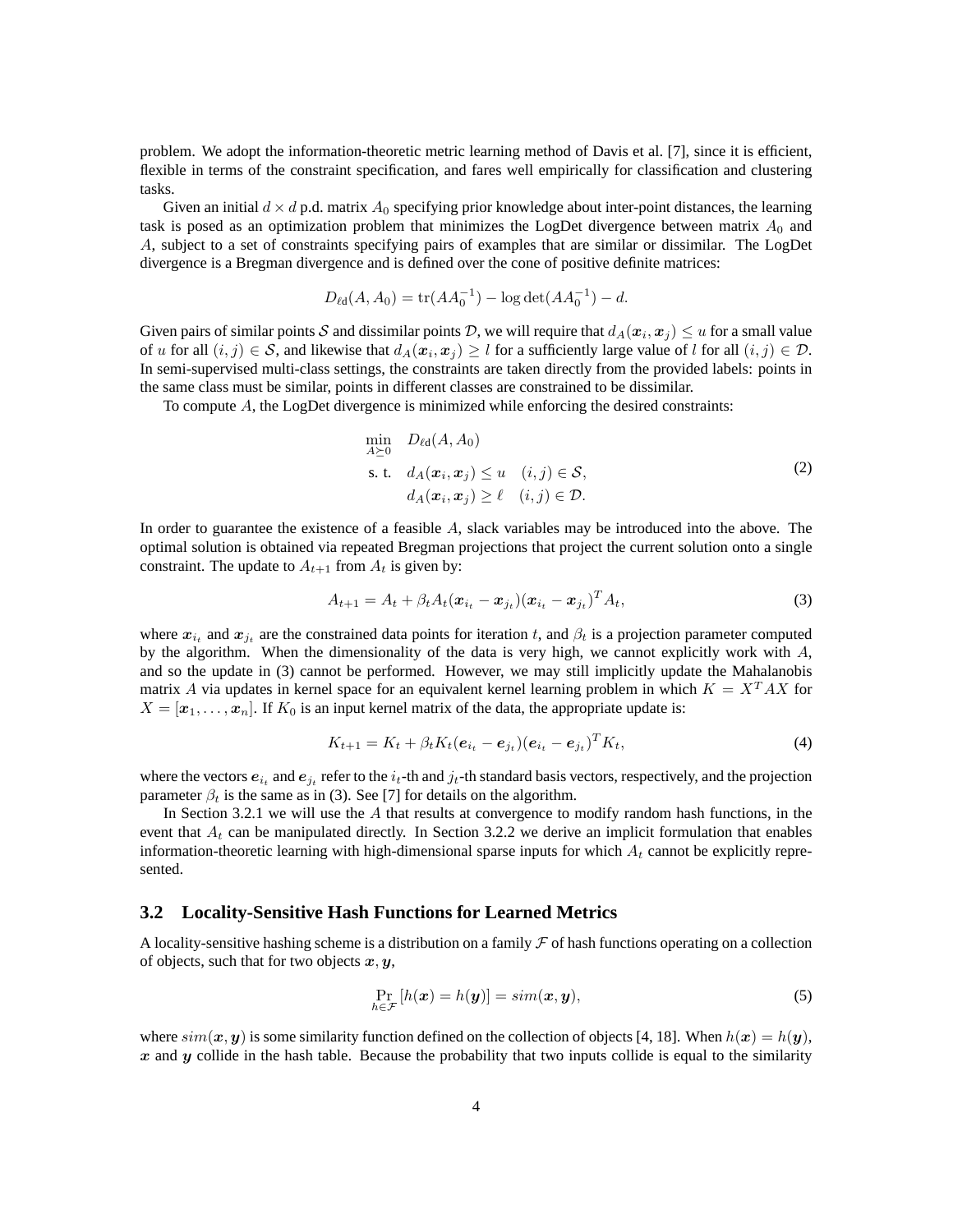between them, highly similar objects are indexed together in the hash table with high probability. Existing LSH functions can accommodate the Hamming distance [18],  $\ell_p$  norms [6], and inner products [4].

In the following we introduce hash functions that can accommodate a learned Mahalanobis distance, where we want to retrieve examples  $x_i$  for an input  $x_q$  for which the value  $d_A(x_i, x_q)$  resulting from (1) is small, or, in terms of the kernel form, for which the value of  $s_A(\mathbf{x}_i, \mathbf{x}_q) = \mathbf{x}_q^T A \mathbf{x}_i$  is high.

#### **3.2.1 Explicit Formulation**

Given the matrix A for a metric learned as above<sup>1</sup>, such that  $A = G^T G$ , we generate the following randomized hash functions  $h_{r,A}$  which accept an input point and return a binary hash key bit:

$$
h_{\mathbf{r},A}(\mathbf{x}) = \begin{cases} 1, & \text{if } \mathbf{r}^T G \mathbf{x} \ge 0 \\ 0, & \text{otherwise} \end{cases} \tag{6}
$$

where the vector  $\bm{r}$  is chosen at random from a d-dimensional Gaussian distribution with zero mean and unit variance. This construction leverages earlier results showing that (1) the probability of two unit vectors having a dot products with random vector  $r$  that are opposite in sign is proportional to the angle between them [14], and (2) the sign of  $r^T x_i$  is therefore a locality-sensitive function for the inner product of any two inputs  $x_i$  and  $x_j$  [4].

Thus by parameterizing the hash functions instead by  $G$  (which is computable since  $A$  is p.d.), we obtain the following relationship:

$$
\Pr\left[h_{\boldsymbol{r},A}(\boldsymbol{x}_i) = h_{\boldsymbol{r},A}(\boldsymbol{x}_j)\right] = 1 - \frac{1}{\pi} \cos^{-1} \left(\frac{\boldsymbol{x}_i^T A \boldsymbol{x}_j}{\sqrt{|G\boldsymbol{x}_i||G\boldsymbol{x}_j|}}\right),\tag{7}
$$

which sustains the requirement of  $(5)$  for a learned Mahalanobis metric, whether A is computed using the method of [7] or otherwise [29, 28, 13, 23, 3]. Essentially we have shifted the random hyperplane r according to  $A$ , and by factoring it by  $G$  we allow the random hash function itself to "carry" the information about the learned metric. Note that  $(6)$  assumes that the input dimension d is low enough that A can be explicitly handled in memory, allowing the updates in (3). In Section 3.3 we describe how indexing proceeds from these hash keys.

#### **3.2.2 Implicit Formulation**

We are also interested in the case where the dimensionality d may be very high, but the examples  $\{x_1, \ldots, x_n\}$ are sparse and therefore representable. For example, bag-of-words text representations for large corpora [21] or multi-dimensional multi-resolution histogram representations used in vision [15, 16] are prime situations where one must work with a very high-dimensional but sparse feature space. Even though the examples are each sparse, *the matrix* A *can be dense*, with values for each dimension. Therefore, in this setting A cannot be explicitly represented, so the update in (3) and hash functions in (6) are infeasible to compute. Thus, in the following we show how to achieve efficient hashing without manipulating  $A$  directly.

We denote high-dimensional sparse inputs by  $\phi(x)$  to mark their distinction from the dense inputs x handled in Section 3.2.1. In this case, we assume that implicitly  $A_0 = I$ . As in the explicit formulation above, the goal is to wrap  $G$  into the hash function, but now we must do so without working directly with  $G$ . In the following, we will show that an appropriate hash function  $h_{r,A}$  for inputs  $\phi(x)$  can be defined as:

$$
h_{\boldsymbol{r},A}(\phi(\boldsymbol{x})) = \begin{cases} 1, & \text{if } \boldsymbol{r}^T \phi(\boldsymbol{x}) + \sum_{i=1}^c \gamma_i^r \phi(\boldsymbol{x}_i)^T \phi(\boldsymbol{x}) \ge 0 \\ 0, & \text{otherwise} \end{cases} \tag{8}
$$

 ${}^{1}$ In all further notation, a variable without an iteration t subscript denotes its value after convergence, thus here we are referring to A once (3) converges.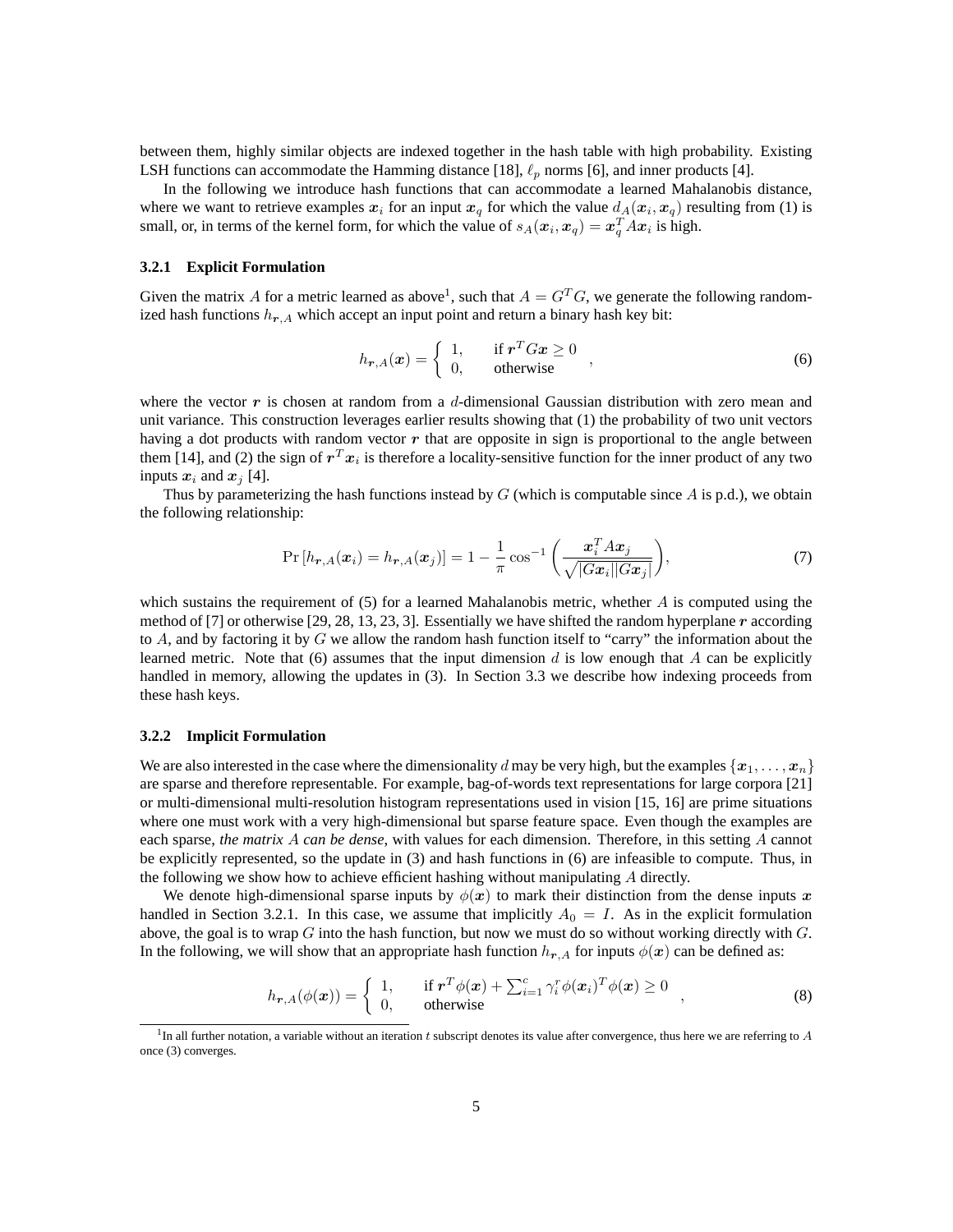where c is the total number of constrained data points in  $S\bigcup\mathcal{D}$ ,  $\phi(\bm{x}_i)^T\phi(\bm{x})$  is the original kernel function value between constrained example  $x_i$  and the input  $x$ , and  $\gamma_i^r$  are coefficients computed once (offline) during metric learning, and will be defined below. Note that while  $G$  is dense and therefore not manageable,  $r$  is by definition as sparse as all  $\phi(x)$  inputs, and we need to generate random values for the nonzero entries only. Thus  $r^T \phi(x)$  is practical to compute.

Next we present a construction to express  $G$  in terms of the constrained data points, and a method to compute (8) efficiently. Our construction relies on two technical lemmas which we prove in this section. Recall the update rule for A from (3):  $A_{t+1} = A_t + \beta_t A_t v_t v_t^T A_t$ , where  $\beta_t$  is the projection parameter for iteration t, and  $v_t$  equals  $\phi(x_{i_t}) - \phi(x_{j_t})$  if points i and j correspond to the distance constraint under consideration at iteration t. Since  $A_t$  is positive semi-definite, we can factorize it as  $A_t = G_t^T G_t$ , which allows us to rewrite the update as:

$$
A_{t+1} = G_t^T (I + \beta_t G_t \boldsymbol{v}_t \boldsymbol{v}_t^T G_t^T) G_t.
$$

As a result, if we factorize  $I + \beta_t G_t \mathbf{v}_t \mathbf{v}_t^T G_t^T$ , we can derive an explicit update for  $G_{t+1}$ :

$$
G_{t+1} = (I + \beta_t G_t \mathbf{v}_t \mathbf{v}_t^T G_t^T)^{1/2} G_t = (I + \alpha_t G_t \mathbf{v}_t \mathbf{v}_t^T G_t^T) G_t,
$$
\n(9)

where the second equality follows from Lemma 1 using  $y = G_t v_t$ , and  $\alpha_t$  is defined accordingly.

**Lemma 1.** Let  $B=I+\beta \bm{y}\bm{y}^T$  be positive semi-definite. Then  $B^{1/2}=I+\alpha \bm{y}\bm{y}^T$ , with  $\alpha=(\pm\sqrt{1+\bm{y}^T\bm{y}\beta}-1)$  $1)/\boldsymbol{y}^T\boldsymbol{y}$ .

*Proof.* Consider  $(I+\alpha y y^T)^2$ . Expanding yields  $I+2\alpha y y^T+\alpha^2(y^T y) y y^T = I+(2\alpha+\alpha^2 y^T y) y y^T$ . For the lemma to hold, we require that  $(I+\alpha y y^T)^2=I+\beta y y^T$ , and this holds when  $2\alpha+\alpha^2 y^T y=\beta.$  Solving this quadratic equation for  $\alpha$ , we obtain the desired result. Furthermore,  $\alpha$  is real-valued: the eigenvalues of  $B$  are 1 and  $1+\beta\bm{y}^T\bm{y},$  which is greater than or equal to  $0$  since  $B$  is positive semi-definite. Thus  $\sqrt{1+\bm{y}^T\bm{y}}\beta$ is real, and so  $\alpha$  is real.  $\Box$ 

Let  $\Phi = [\phi(\mathbf{x}_1)\phi(\mathbf{x}_2)...\phi(\mathbf{x}_c)]$  be the  $d \times c$  matrix of all c constrained data points, and let  $K_0 = \Phi^T \Phi$ be the kernel matrix for all constrained input pairs. We now prove the following lemma:

**Lemma 2.** *For all t*, *if*  $G_0 = I$  *and*  $S_0 = 0$ *, then* 

$$
G_{t+1} = I + \Phi S_{t+1} \Phi^T
$$
  
\n
$$
S_{t+1} = S_t + \alpha_t (I + S_t K_0) (e_{i_t} - e_{j_t}) (e_{i_t} - e_{j_t})^T (I + K_0 S_t^T) (I + K_0 S_t).
$$

*Proof.* We can prove this by induction. In the base case,  $S_0 = 0$ , implying  $G_0 = I$  and  $G_0^T G_0 = A_0 = I$ . In the inductive case, expand Eqn. 9 as  $G_{t+1} = (I + \alpha_t G_t v_t v_t^T G_t^T) G_t$  by plugging in the inductive hypothesis  $G_t = I + \Phi S_t \Phi^T$ . After algebraic simplification,  $G_{t+1}$  can be expressed in the form  $I + \Phi S_{t+1} \Phi^T$  using the update for  $S$  given above.  $\Box$ 

According to Lemma 2,  $G_t$  can be expressed as  $G_t = I + \Phi S_t \Phi^T$ , where  $S_t$  is a  $c \times c$  matrix of coefficients that determines how much weight each pair of constrained inputs has in its contribution to  $G$ . Initially,  $S_0$  is set to the all-zeros  $c \times c$  matrix, and from there every  $S_{t+1}$  is iteratively updated in  $O(c^2)$  time via

$$
S_{t+1} = S_t + \alpha_t (I + S_t K_0) (\mathbf{e}_{i_t} - \mathbf{e}_{j_t}) (\mathbf{e}_{i_t} - \mathbf{e}_{j_t})^T (I + K_0 S_t^T) (I + K_0 S_t).
$$

Note that this update ensures that  $G_t$  remains in the form  $G_t = I + \Phi S_t \Phi^T$  once it is updated according to (9).<sup>2</sup> Using this result, at convergence of the metric learning algorithm we can compute  $G\phi(x)$  in terms of the constrained input pairs  $(\phi(\mathbf{x}_i), \phi(\mathbf{x}_i))$  as follows:

$$
G\phi(\boldsymbol{x}) = \phi(\boldsymbol{x}) + \Phi S \Phi^T \phi(\boldsymbol{x}) = \phi(\boldsymbol{x}) + \sum_{i=1}^c \sum_{j=1}^c S_{ij} \phi(\boldsymbol{x}_i) \phi(\boldsymbol{x}_j)^T \phi(\boldsymbol{x}).
$$

<sup>&</sup>lt;sup>2</sup>We also stress that, since the dimensionality of the data is high, we compute updates implicitly using  $(4)$  when performing metric learning; however, since the projection parameters are the same for (3) and (4), the updates for S still can be computed.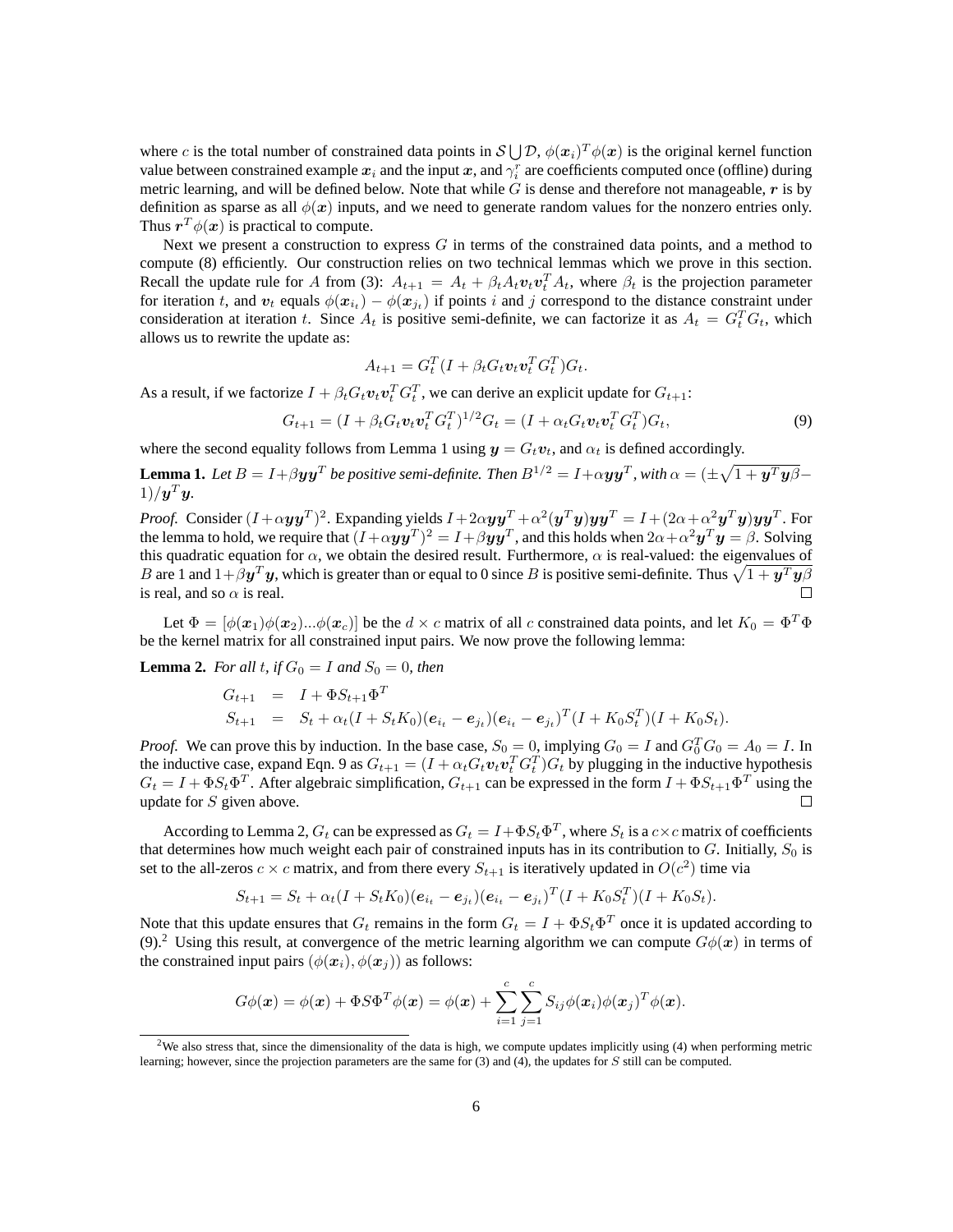Therefore, we have

$$
\boldsymbol{r}^T G \phi(\boldsymbol{x}) = \boldsymbol{r}^T \phi(\boldsymbol{x}) + \sum_{i=1}^c \sum_{j=1}^c S_{ij} \boldsymbol{r}^T \phi(\boldsymbol{x}_i) \phi(\boldsymbol{x}_j)^T \phi(\boldsymbol{x}) = \boldsymbol{r}^T \phi(\boldsymbol{x}) + \sum_{i=1}^c \gamma_i^r \phi(\boldsymbol{x}_i)^T \phi(\boldsymbol{x}),
$$

where  $\gamma_j^r = \sum_i S_{ij} r^T \phi(x_j)$ , and is a notation substitution for the first equality. This substitution reflects that the values of each  $\gamma_j^r$  rely only on known constrained inputs, and thus can be efficiently computed as soon as the metric learning algorithm has converged, that is, prior to hashing anything into the database.

Finally, having determined this expression for  $r^T G \phi(x)$ , we arrive at our hash function definition in (8). Note the analogy between the use of  $\mathbf{r}^T G\mathbf{x}$  and  $\mathbf{r}^T G\phi(\mathbf{x})$  in (6) and (8), respectively.

### **3.3 Searching Hashed Examples**

Having defined locality-sensitive hash functions for learned metrics, we can apply existing methods [18, 4] to perform sub-linear time approximate similarity search. Given  $n$  data points in a Hamming space and an input  $x_a$ , approximate near-neighbor techniques guarantee retrieval of example(s) within the radius  $(1+\epsilon)D$ from  $x_q$  in  $O(n^{1/1+\epsilon})$  time, where the true nearest neighbor is at a distance of D from  $x_q$ .

To generate a b-bit hash key for every example, we select b random vectors  $[r_1,\ldots,r_b]$  to form b hash functions. The hash key for an input  $x$  is then the concatenation of the outputs of (6) (or similarly, the outputs of (8) for a sparse and high-dimensional input  $\phi(x)$ ). The problem of indexing into the database with  $x_q$  is reduced to hashing with these same b functions and retrieving items corresponding to database bit vectors having minimal Hamming distances to the query bit vector. For this step, we employ the technique for approximate search in Hamming space developed by Charikar [4]. Given the list of database hash keys,  $M = O(n^{1/(1+\epsilon)})$  random permutations of the bits are formed, and each list of permuted hash keys is sorted lexicographically to form  $M$  sorted orders. A query hash key is indexed into each sorted order with a binary search, and the  $2M$  nearest examples found this way are the approximate nearest neighbors. See [4] for details.

Having identified these nearest bit vectors, we then compute the actual learned kernel values between them and the original input. The hashed neighbors are ranked according to these scores, and this ranked list is used for k-nn classification, clustering, etc., depending on the application at hand. The tradeoff in the selection of  $b$  is as follows: larger values will increase the accuracy of how well the keys themselves reflect the metric of interest, but will also increase computation time and can lead to too few collisions in the hash tables. On the other hand, if  $b$  is lower, hashing will be faster, but the key will only coarsely reflect our metric, and too many collisions may result.

### **3.4 Computational Complexity Analysis**

We now briefly discuss the computational complexity of each step of our algorithm. The first step, offline metric learning, costs  $O(d^2)$  per projection in the low-dimensional case (using (3)) and  $O(c^2)$  per projection in the high-dimensional case (using (4)). Thus, each iteration of cycling through all m constraints costs  $O(md^2)$ and  $O(mc^2)$  for the low-dimensional and high-dimensional cases, respectively. In the high-dimensional case, we must also maintain and update S, which costs  $O(c^2)$  per projection.

Once the metric learning step is complete, we must generate hash keys for each item in the database. In the case of dense inputs, computing  $h_{r,A}(x)$  costs  $O(d)$  time for each r after we precompute  $r^T G$  once. In the high-dimensional case, we can compute  $r^T\phi(\bm{x})$  efficiently by only considering the non-zero elements of  $\phi(x)$ . The  $\gamma_i^r$  may also be computed in this way. Further, we store the non-zeros of  $\sum_i \gamma_i^r \phi(x_i)$  and, as a result, computing  $h_{r,A}(x)$  requires  $O(z)$  time, where z is the number of non-zeros in  $\phi(x)$ .

Given a new data point, after computing its hash key as above, we must compute the learned kernel values to the 2M approximate nearest neighbors. In the low-dimensional case, we compute  $Ax$  once in  $O(d^2)$  time, and then each learned kernel function value can be computed in  $O(d)$  time, for a total of  $O(Md + d^2)$  time.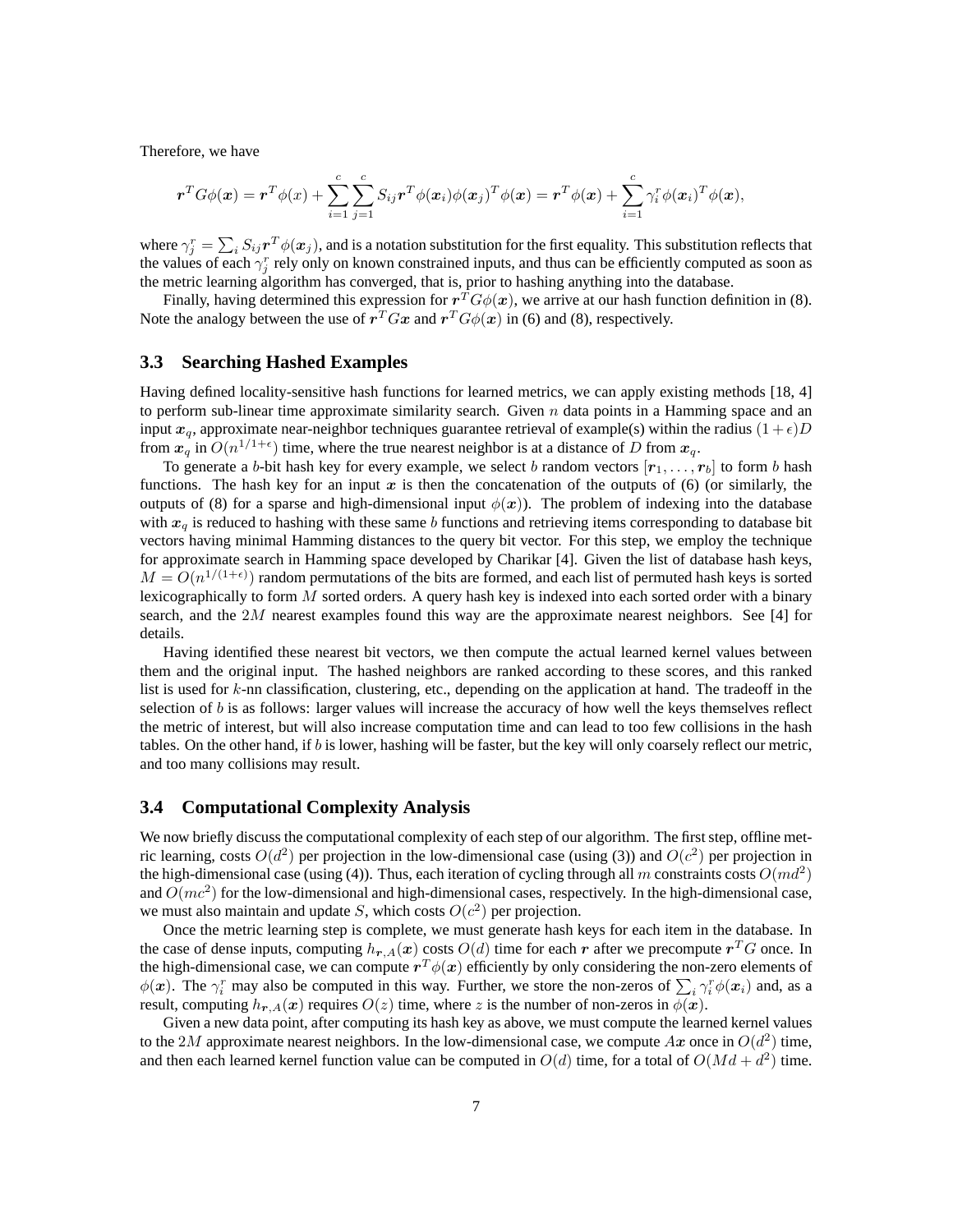

Figure 1: Comparison of the accuracy (left) and time requirements (right) when hashing with the original and learned metrics for the Latex dataset. Left plot shows k-nn classification accuracy; right plot shows the search time in terms of the percentage of database items searched per query, both as a function of the number of hash bits b. Results are from ten runs with random query / database partitions, with  $\epsilon = 1.5$ . Our learned hash functions reduce the search to about 5% of the database, with virtually no loss in accuracy over the exhaustive linear scan.

In the high-dimensional case, we can compute the M learned kernel values in  $O(M\bar{z} + \bar{z}^2)$  total time using a similar construction as with computing  $h_{r,A}(x)$ , where  $\bar{z}$  is the maximum number of non-zeros for any of the c constrained points. An alternate method leads to  $O(Mc + c^2)$  total time for the computation.

## **4 Results**

We first evaluate our method for learned metric hashing on a nearest neighbor (nn) classification problem using data from the CLARIFY system of Ha et al. [17]. CLARIFY assists a programmer in diagnosing errors by identifying previously seen abnormal termination reports with similar program features, and pointing the programmer to other users who have had similar problems. We experiment with a database of  $n=3825$ such examples collected from the Latex typesetting program. The features are  $d = 20$ -dimensional, and so our explicit formulation for learning hash functions is most appropriate. Paired similarity constraints are generated with information-theoretic metric learning using 20 labeled examples from each class. For 10 random partitions of the data, we extract 30 examples for each of its nine classes, and treat the remainder as database examples. We measure the  $k = 4$ -nearest-neighbor classification accuracy and search times over all 270 queries per run, under four settings: the "original" Euclidean distance metric and a linear scan, the original distance with LSH, the learned metric with a linear scan, and the learned metric with LSH. For both hashing cases we fixed  $\epsilon = 1.5$ .

Figure 1 shows the resulting accuracy and complexity gains. By incorporating the paired constraints, the learned metric shows clear accuracy gains over the unconstrained Euclidean distance, yielding about 10% higher correct classification rates. The k-nn rates for the both associated hashed results are on average as good as the linear scan results, and in this case, have little dependence on the number of hash functions used. As b increases, however, the hash keys become more specific and allow larger amounts of the database to be ignored for any given query (righthand plot). When searching only 5% of the database, our learned hash functions suffer no loss in accuracy yet enable an average  $13x$  speedup (maximum speedup  $34x$ ) relative to an exhaustive scan with the learned metric (including the overhead cost of computing the hash keys). Interestingly, for the same values of  $\epsilon$  and b, the number of examples searched with the learned hash functions is noticeably lower than that of the generic hash functions, and has a tighter distribution. While the indexing guarantees remain the same, we infer that just as the learned metric adjusts the feature space so that in-class examples are more closely clustered, the learned hash functions better map them to distinct keys.

In a second set of experiments, we evaluate the implicit formulation of our approach using a large collection of images from 101 categories, called the Caltech101 [9]. This dataset is a commonly used benchmark for object recognition, and poses an interesting challenge for metric learning, since there is not only a large number of categories, but within each category examples can be fairly diverse in appearance. To compare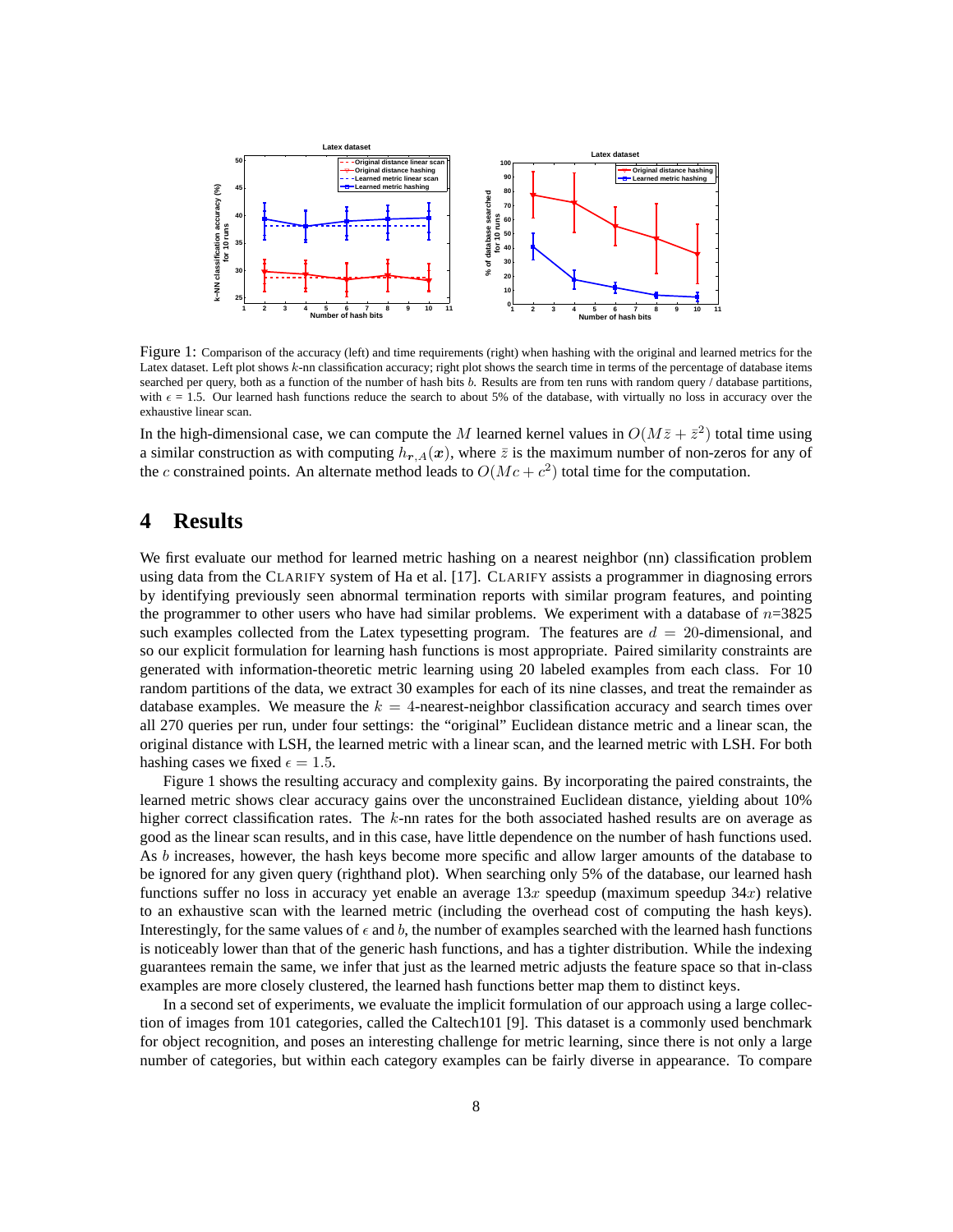

Figure 2: Comparison of the k-nn classification accuracy when hashing with the original and learned PMK for Caltech101 image data. Left plot shows the accuracy improvements over the original PMK [15] as we learn a PMK with an increasing number of paired constraints. Middle plot shows classification accuracy as a function of the number of hash bits, according to a linear scan or hashing with either kernel. Right plot shows the accuracy-search time tradeoff when using the original or learned hashing functions.

these images we consider learning a kernel based on the pyramid match kernel (PMK) of Grauman et al.[15]. The PMK uses multi-dimensional, multi-resolution histogram pyramids to estimate the correspondence between two sets of local image features. To hash with the baseline PMK, the authors embed the pyramids in such a way that standard inner product LSH functions are applicable [16]. The pyramids and this embedding space are very sparse but extremely high-dimensional, thus necessitating the implicit form of our learned metric hashing technique.

As above, we posed a k-nn classification task, and evaluated both the baseline metric (PMK in this case) and learned metric for their accuracy when used in either a linear scan mode or with the approximate hashing search. We represented images with sets of local SIFT [20] features as is done in [15]. We used 15 training examples per class for the database, 2454 images as queries (at least 15 per class), and measured the classification success in terms of the mean recognition rate per class, as is standard practice for this dataset. In order to examine the quality of a learned PMK as a function of the number of paired constraints, we selected varying numbers of images to constrain for kernel learning. The left plot of Figure 2 shows the linear scan knn accuracy that results for increasing values of  $c$ , and illustrates the clear gain over the (non-learned) kernel baseline  $(k=1)$ . With 15 constraints per category, our learned kernel outperforms the baseline 52% to 32%.<sup>3</sup> The very best reported performance on this dataset is due to Frome et al.[11], who learn a local feature metric per-training example that yields 60% accuracy. Our single learned kernel function yields 52% accuracy, and at test time requires comparisons to be computed with significantly fewer examples, even if we were to search training examples with a linear scan.

In the middle plot of Figure 2, we compare the linear scan accuracies against those obtained with approximate search, for varying numbers of hash bits. For both the original and learned kernels, the large search time speedup does come at the cost of several points in accuracy. Our learned hash functions still achieve 47% accuracy, and require about  $10x$  less computation time than the linear scan when accounting for the hash key computation. Our research code is unoptimized, making this a rather conservative illustration of the speedups our approach offers. The rightmost plot shows the accuracy of our learned PMK hashing compared to the baseline as a function of  $\epsilon$ . For higher values of  $\epsilon$  we are guaranteed to search fewer examples, but as expected must then sacrifice some accuracy. Overall, experiments with both datasets validate our approach for sub-linear time hashing with learned metrics and kernels.

<sup>3</sup>Note that the accuracy reported by Grauman and Darrell is 50% using the baseline kernel, but within an SVM classifier; here we find that with k-nn the PMK yields only 32% accuracy. Our learned PMK exceeds the SVM accuracy with a simple k-nn classifier.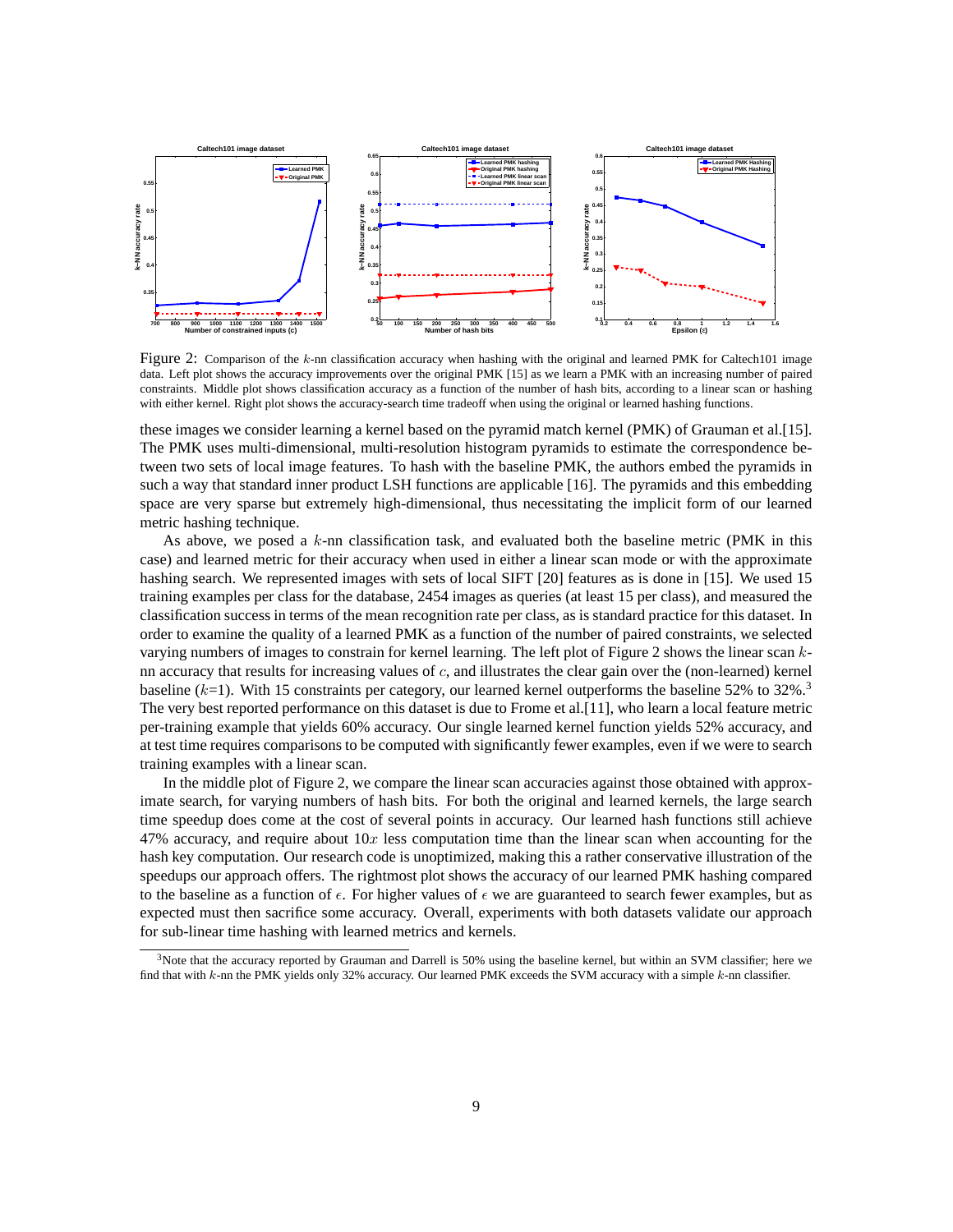## **5 Conclusions**

We have introduced a method to learn randomized hash functions that reflect constraints on partially labeled data points, in order to permit efficient approximate similarity search for learned metrics. Our experiments with systems and image datasets demonstrate both the accuracy advantages to be had with informationtheoretic metric learning, as well as the significant computational efficiency gains that the proposed algorithm enables. The proposed technique makes it practical to scale powerful metric learning methods to classification and clustering problems with large databases. In the future we would like to explore the active selection of paired constraints for metric learning, and its impact on our similarity search framework. We are also interested in considering how local learning paradigms could benefit from this faster search capability, and in future experiments we plan to study additional datasets from alternate domains.

### **References**

- [1] V. Athitsos, J. Alon, S. Sclaroff, and G. Kollios. BoostMap: A Method for Efficient Approximate Similarity Rankings. In *CVPR*, 2004.
- [2] M. Badoiu, E. Demaine., M. Hajiaghayi, and P. Indyk. Low-Dimensional Embedding with Extra Information. In *Proceedings of the 20th Symposium on Computational Geometry*, 2004.
- [3] A. Bar-Hillel, T. Hertz, N. Shental, and D. Weinshall. Learning a Mahalanobis Metric from Equivalence Constraints. *Journal of Machine Learning Research*, 6:937–965, June 2005.
- [4] M. Charikar. Similarity Estimation Techniques from Rounding Algorithms. In *ACM Symp. on Theory of Computing*, 2002.
- [5] K. Crammer, J. Keshet, and Y. Singer. Kernel design using boosting. In *NIPS*, 2002.
- [6] M. Datar, N. Immorlica, P. Indyk, and V. Mirrokni. Locality-Sensitive Hashing Scheme Based on p-Stable Distributions. In *Proceedings of the 20th Annual Symposium on Computational Geometry*, 2004.
- [7] J. Davis, B. Kulis, P. Jain, S. Sra, and I. Dhillon. Information-Theoretic Metric Learning. In *ICML*, 2007.
- [8] R. Duda, P. Hart, and D. Stork. *Pattern Classification*, chapter 10. John Wiley and Sons, Inc., New York, 2 edition, 2001.
- [9] L. Fei-Fei, R. Fergus, and P. Perona. Learning Generative Visual Models from Few Training Examples: an Incremental Bayesian Approach Tested on 101 Object Cateories. In *Workshop on Generative Model Based Vision*, Washington, D.C., June 2004.
- [10] J. Freidman, J. Bentley, and A. Finkel. An Algorithm for Finding Best Matches in Logarithmic Expected Time. *ACM Transactions on Mathematical Software*, 3(3):209–226, September 1977.
- [11] A. Frome, Y. Singer, and J. Malik. Image retrieval and classification using local distance functions. In B. Scholkopf, J. Platt, and T. Hofmann, editors, *Advances in Neural Information Processing Systems 19*, Cambridge, MA, 2007. MIT Press.
- [12] B. Georgescu, I. Shimshoni, and P. Meer. Mean Shift Based Clustering in High Dimensions: A Texture Classification Example. In *CVPR*, 2003.
- [13] A. Globerson and S. Roweis. Metric Learning by Collapsing Classes. In *NIPS*, 2005.
- [14] M. Goemans and D. Williamson. Improved Approximation Algorithms for Maximum Cut and Satisfiability Problems Using Semidefinite Programming. *JACM*, 42(6):1115–1145, 1995.
- [15] K. Grauman and T. Darrell. The Pyramid Match Kernel: Discriminative Classification with Sets of Image Features. In *ICCV*, 2005.
- [16] K. Grauman and T. Darrell. Pyramid Match Hashing: Sub-Linear Time Indexing Over Partial Correspondences. In *CVPR*, 2007.
- [17] J. Ha, C. Rossbach, J. Davis, I. Roy, H. Ramadan, D. Porter, D. Chen, and E. Witchel. Improved error reporting for software that uses black-box components. In *Programming Language Design and Implementation*, 2007.
- [18] P. Indyk and R. Motwani. Approximate Nearest Neighbors: Towards Removing the Curse of Dimensionality. In *30th Symposium on Theory of Computing*, 1998.